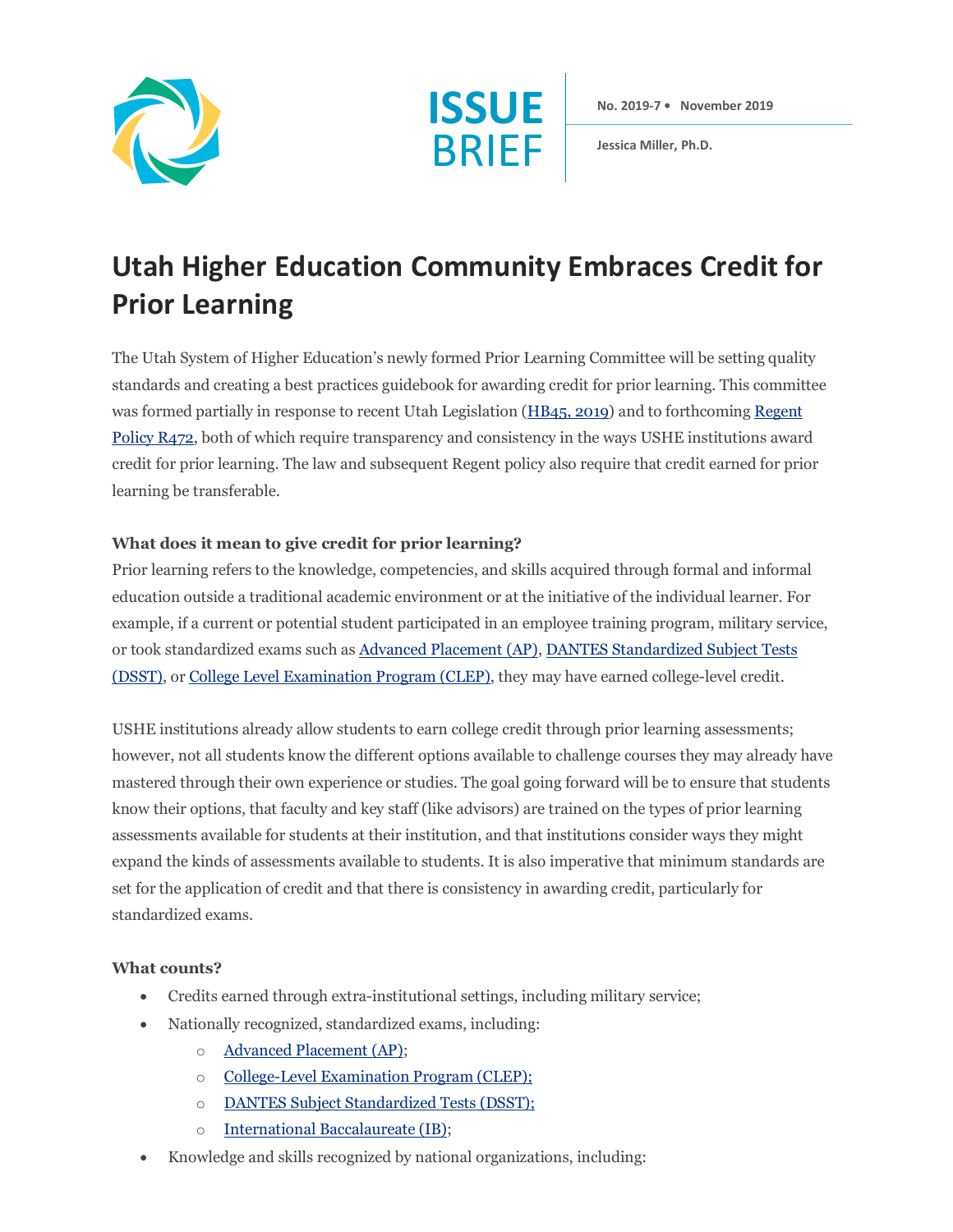- o American Council of Education (ACE);
- o National College Credit Recommendation Service (NCCRS);
- o Board-approved postsecondary associations;
- Knowledge and skills that demonstrate college-level learning and competence as determined by faculty/subject matter experts, including:
	- o Challenge exams;
	- o Portfolio assessments;
	- o Individual performance assessments;
	- o Locally-evaluated industry and workplace credit.

## **Why focus on credit for prior learning?**

Providing credit for prior learning acknowledges and honors adult learners like military veterans and dislocated workers for the knowledge and skills they bring with them to our institutions. Given the increasing number of Utahns who have some college and no degree, it is in the state's best interests to rethink the way it recruits and retains students.

The Lumina Foundation reports that in 2017, 15.4% of U.S. Residents ages 25-64 have some college, no credential.<sup>1</sup> While more Utahns have a postsecondary credential (4.6% higher than the national average), there is still 18.2% of the Utah population with only some college, no credential, which is higher than the national average.2



# **Utah education levels**

*http://strongernation.luminafoundation.org/report/2019/#state/UT*

Bottom line: The state benefits when more Utahns earn a postsecondary credential; one way to increase statewide attainment is to invite students back to higher education and to let them know that USHE

<sup>2</sup> http://strongernation.luminafoundation.org/report/2019/#state/UT

UTAH SYSTEM OF HIGHER EDUCATION

 $\overline{a}$ <sup>1</sup> http://strongernation.luminafoundation.org/report/2019/#nation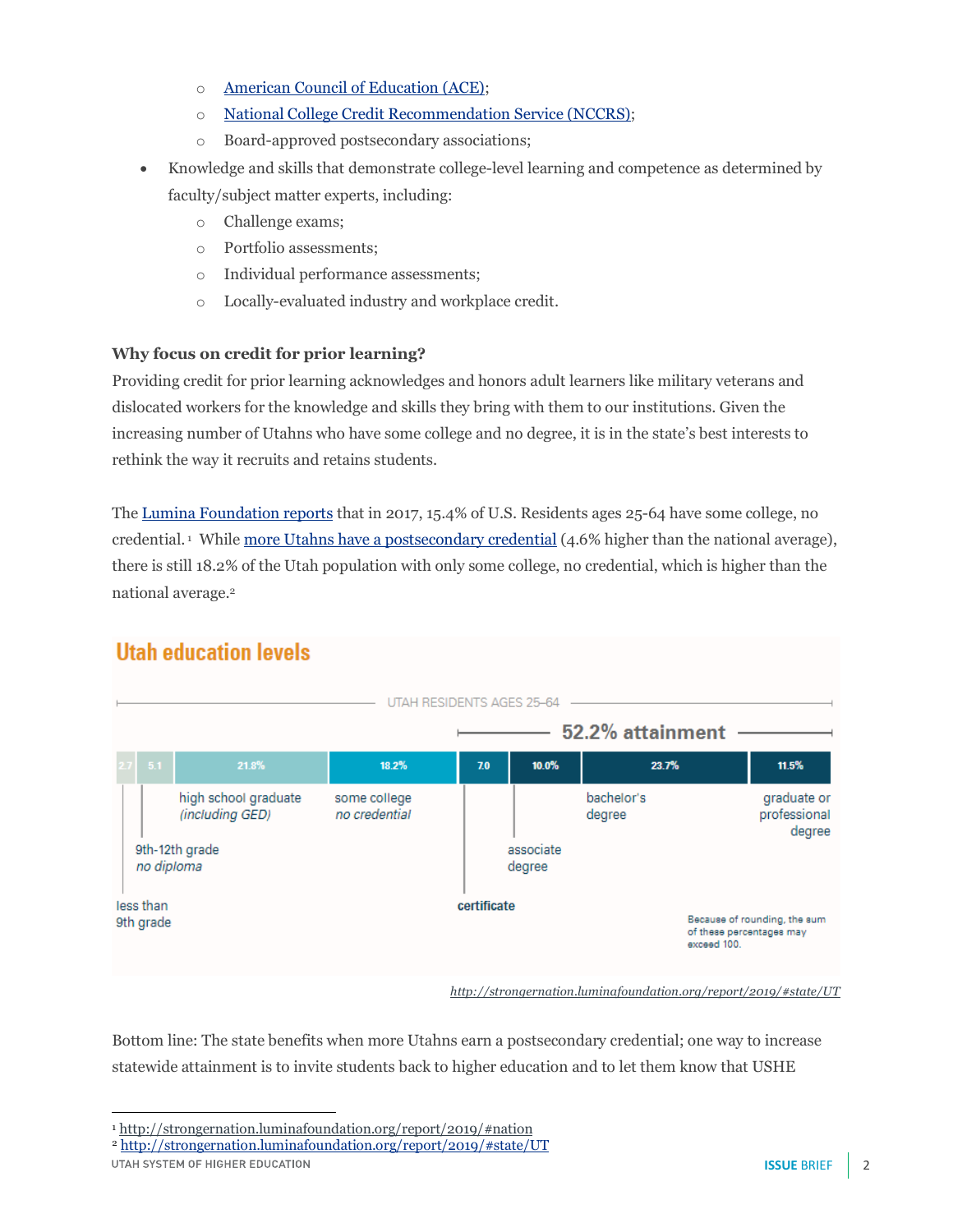values the knowledge and skills they bring with them by offering them the opportunity to have their prior learning assessed and transcripted.

A recently-released National Student Clearinghouse study digs more deeply into the *some college, no degree* population and finds that 10% of the nearly 36 million Americans in the National Clearinghouse Database are "potential completers" who have at least two years' worth of credits; this is the population that is "more likely to re-enroll and finish college."3 While previously stopped-out students may not reenroll at the institution that they left, they are more likely than not to re-enroll and finish in the same state where they last enrolled.

Many USHE institutions have already begun to reach out to this population to try to bring them back. Communicating the types of prior learning assessments available and sharing how that credit would be applied and awarded is a good way to recruit this population back to college. Matt Bergman, program director and research faculty member at the University of Louisville, argues that campuses should consider offering more prior learning assessment opportunities for four reasons—institutions that award credit for prior learning see:

- Increased graduation and retention rates;
- More engaged and assimilated adult learners;
- Students taking 9.9 more credits than students who matriculate without any credit earned through prior learning;
- Students immersed in the research and area of study for their major.4

#### **Next steps:**

The USHE Board of Regents has prioritized credit for prior learning and has drafted policy R472 to support it. USHE is in the process of creating public-facing webpages that explains prior learning assessment to interested students and will link to institutional contacts and policies related to prior learning. Regent policy R472 charges the Prior Learning Committee with providing minimum standards regarding:

- Accepted forms of PLA;
- Awarding credit for prior learning;
- Transferability of credit for prior learning between institutions;
- Transcription of credit for prior learning;
- Institutional procedures for maintaining transparency and consistency in awarding credit for prior learning.

 $\overline{a}$ 

<sup>3</sup> From "Highlights 2019" https://nscresearchcenter.org/some-college-no-degree-2019/

<sup>4</sup> Bergman, Matt. *The Four Reasons Your Campus Should be Offering Prior Learning Assessment Credit*. https://evolllution.com/programming/applied-and-experiential-learning/the-four-reasons-your-campus-should-beoffering-prior-learning-assessment-credit/